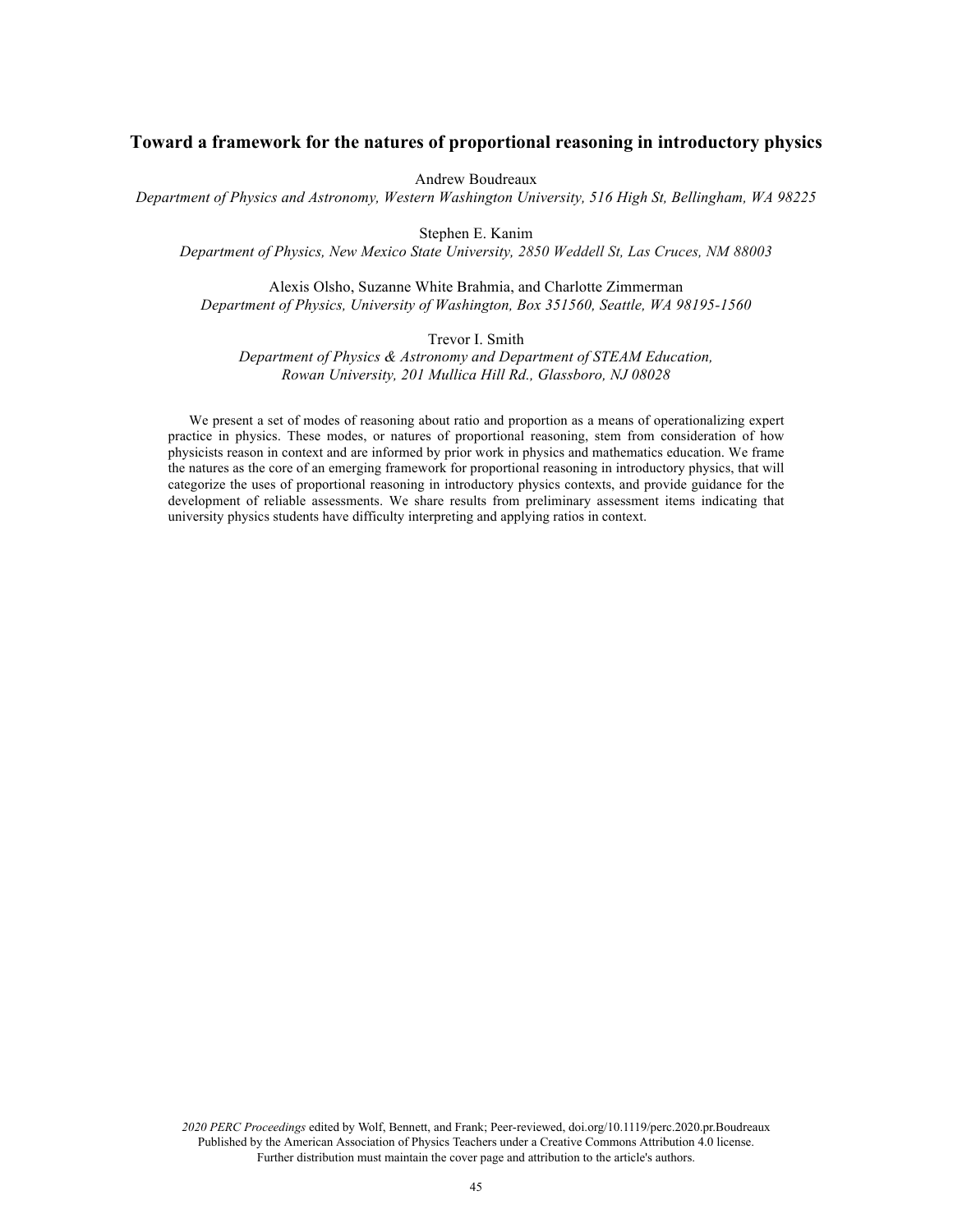### **I. INTRODUCTION**

Scientists and engineers think mathematically about events, or mathematize, when making sense of the world. In introductory physics, we would like our students to become more proficient mathematizers. Recent findings, however, suggest that students experience difficulty with many aspects of how mathematics is used in physics [1-4].

The use of ratios to characterize systems and processes is a hallmark of physics and a foundation for mathematizing. Introductory physics courses present new ratio quantities in rapid succession, such as velocity, acceleration, and coefficient of friction in mechanics, electric field, potential difference, and resistance in E&M, heat capacity, frequency, and so on. Students not facile with ratio reasoning may struggle to employ these quantities for sense making, and instead may resort to memorization and pattern matching [5].

Students entering university physics will have practiced with ratios in pre-college math classes and likely worked with ratios in scientific contexts. Physics educators, however, have recognized the challenge that ratio reasoning poses to student success in physics. Indeed, Arnold Arons wrote in 1990 "One of the most severe gaps in the cognitive development of students is the failure to have mastered reasoning involving ratios…this disability is one of the most serious impediments to the study of science" [5]. Physics education researchers have identified some difficulties more systematically; for example, Trowbridge and McDermott found that "fewer than half of the students demonstrated sufficient qualitative understanding of acceleration as a ratio to be able to apply this concept in a real situation" [6].

We view proportional reasoning as complex and multifaceted. Patrick Thompson has described proportional reasoning as a broad set of interconnected and context dependent skills, represented by a "proportionality cloud" [7]. He has shown how the *equivalent ratios paradigm* – the narrow skill from school mathematics involving "this is to this as that is to that" – overlaps with a variety of topics typically treated as separate. We believe that developing such interconnected skills in the context of explaining realworld phenomena is central to "thinking like a physicist." More specifically, we view expert ability as involving intentional use of distinct modes of ratio reasoning and fluent shifting from one mode to another.

In this paper, we begin to unpack proportional reasoning from the perspective of an expert, by articulating specific modes of reasoning that arise in introductory physics. We refer to such modes as "natures," following our earlier work on the natures of negativity in physics [8]. ("Natures of negativity" refers to the ways physics experts reason about signs and signed quantities.) Although the natures of proportional reasoning presented here are preliminary, and not yet comprehensive, we believe they can form the core of a more complete set, which could then guide research on student reasoning and the design of assessment tools. A

mature set of natures of proportional reasoning would in this way support systematic improvement of instruction.

## **II. THEORETICAL FRAMEWORK**

We adopt the view that expert practice in physics involves coordinated procedural and conceptual mastery of the relevant mathematics. In articulating natures of proportional reasoning, we have thus avoided focus on computation alone. Gray and Tall have defined *proceptual* understanding, in which computational and conceptual facility coexist [9]. We have found this notion useful for examining the ways that experts reason with ratios in introductory physics contexts.

As an example, a proceptual understanding of fraction would entail fluid transition between the *procedure* of dividing 6 by 8, and the *conceptualization* of 6/8 as a precise quantification of portion. Similarly, a physics student with a proceptual understanding of acceleration would move between the computational procedure (dividing ∆v by ∆t) and the conceptualization of the ratio as a quantity unto itself, which conveys the change in velocity corresponding to each unit of the elapsed time, and has its own units, properties, and utility. We regard a proceptual understanding of ratios in physics as the successful blend of computational procedures and conceptual understanding – where conceptual understanding includes the physical meaning of a ratio – the way the *quantity* represents a physical *quality*.

## **III. RESEARCH METHODS**

This paper presents natures of proportional reasoning in introductory physics – i.e., specific ways experts reason. We have conducted systematic research on student facility with these natures. We have employed a variety of questions to investigate student reasoning, some drawn from the research literature and others developed ourselves. The questions do not emphasize computational skill; most require neither a calculator nor significant mental math. Questions were designed to target a single nature of proportional reasoning. Some questions involve a forced choice (i.e., multiple choice format), while others are free response. In all cases, students were asked to explain their reasoning.

The questions developed during the investigation underwent repeated cycles of modification. Student responses to initial versions were used to guide modifications to improve not only the clarity, but also the effectiveness of the questions in providing insights into student thinking. It was often challenging to create questions that did not trigger a common student response of trying to apply an equivalent fractions template.

Questions were administered in writing in general education, algebra-based, and calculus-based introductory physics courses at Western Washington University (WWU), New Mexico State University, and Rutgers University. Such questions were given on course exams and as ungraded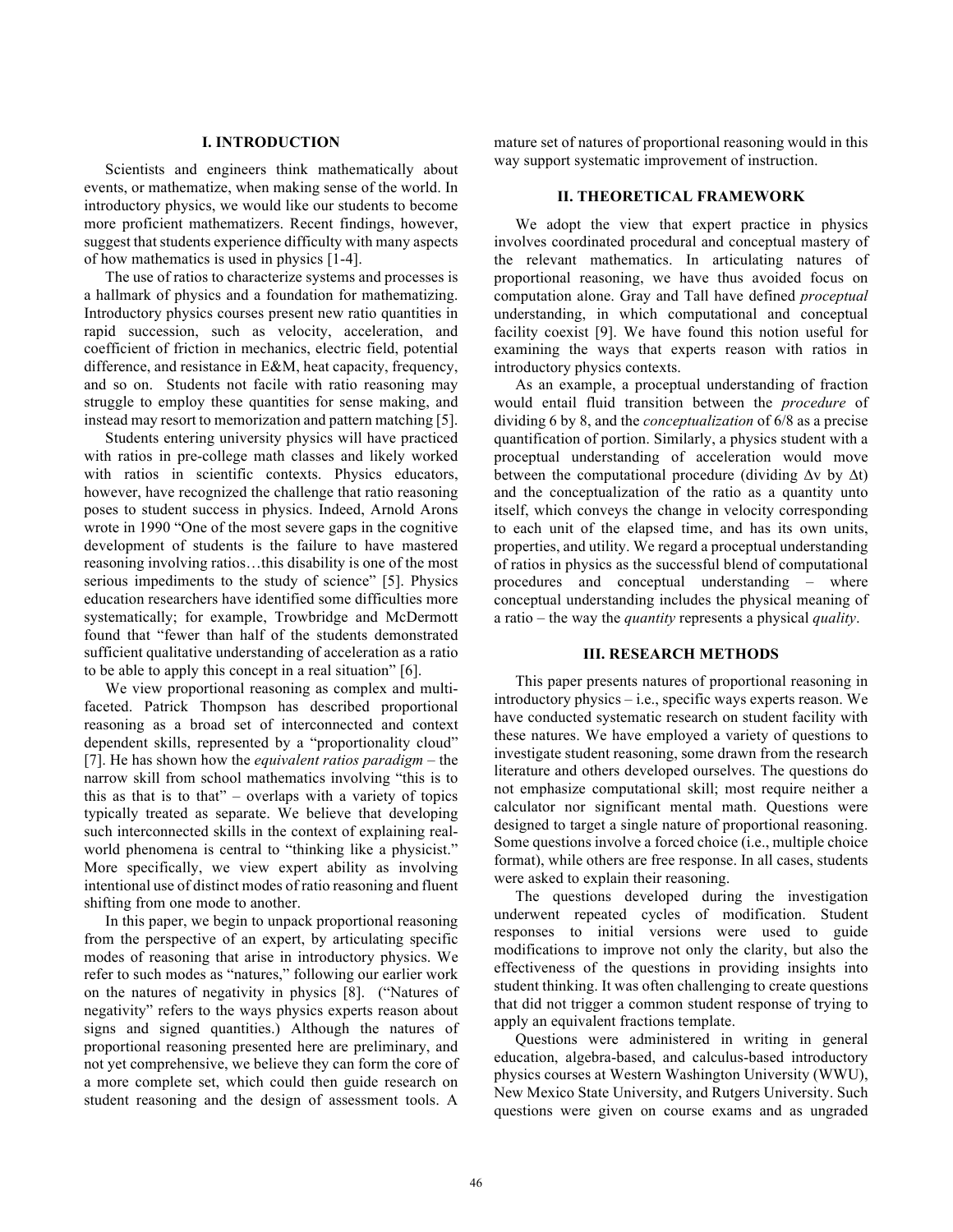quizzes. More than 1500 student responses have been collected overall.

Questions were also administered in individual, onehour, think-aloud interviews conducted at WWU with over 20 student volunteers from general education and calculusbased introductory physics courses as well as an introductory physics course for preservice elementary teachers. A semistructured protocol was used: the interviewer posed specific proportional reasoning questions and asked the interview subject to "think out loud." The interviewer clarified the questions as needed, prompted the subject to explain their thinking after sustained periods of silence, and asked the subject to elaborate on brief or unclear statements. The interviewer did not, however, offer hints or ask guiding questions. The interviews were videotaped and transcribed.

Responses on forced choice questions have been analyzed to obtain correct response rates; these results serve as an indicator of the general level of student facility with specific modes of ratio reasoning. (However, discussion of variations in performance between student populations is beyond the scope of this paper.) Thematic analysis has been applied to written explanations and interview transcripts to identify common reasoning difficulties [10]. Section IV shares selected findings from both types of analysis.

# **IV. NATURES OF PROPORTIONAL REASONING IN INTRODUCTORY PHYSICS**

Here we present three natures of proportional reasoning in introductory physics, describing each and briefly sharing selected results of research on student facility. (We hope to share more details of our research findings in future publications.) In articulating the natures, we draw on prior work in physics and math education, as well as our own collective teaching experience. We view these natures as a foundation on which to build a more complete framework.

The first two natures – *verbal interpretation* of a ratio and *construction* of a ratio from constituent quantities – are closely related under the overarching construct of *unit rate.* The third nature – *application* of a ratio to determine an unknown amount – may in some sense represent a higher order skill, i.e., a mode of reasoning that is supported by the first two natures. Articulating specific natures helps to operationalize proportional reasoning ability and can guide the development of tools for assessing fluency.

These three natures, discussed in detail in sections A.1, A.2 and B below, are broadly consistent with the proportional reasoning learning targets identified in the Common Core State Standards for Mathematics [11]. For example, the standard "Understand the concept of unit rate a/b associated with the ratio a:b and use rate language in the context of a ratio relationship" aligns closely with verbal interpretation of ratios (see A.1). We do not claim that students consciously marshal these natures of reasoning when solving problems, or that the natures stem from isolated cognitive entities or form a coherent basis for modeling cognition. Rather, they are presented as a practical guide for assessment and the development of instruction.

#### **A. Natures related to unit rate**

Verbal interpretation of ratio and the construction of a ratio constitute complementary natures of proportional reasoning about unit rate. Indeed, these two reasoning modes are in some sense inverses of one another. Verbal interpretation of ratio requires students to "translate" a given ratio-based quantity into everyday language in order to express the specific information the quantity provides about a system or process. For example, if the speed of a certain uniform motion is known to be 50 mph, a student can interpret the number 50 to recognize that *the object travels 50 mi for each hour of the motion*. A general notion of equal sharing of two quantities (i.e., that equal increments of the elapsed time correspond to equal increases in the distance traveled) is here quantified in a specific way through "translation" of the technical term "per" as "for each."

Conversely, ratio construction asks students to use two constituent quantities to construct a mathematical expression that corresponds to a given verbal description. For example, if the student is told that a car travels 240 miles in a 6-hr trip, and is asked to determine how many miles the car travels in each hour of the motion, she could construct the ratio 240/6.

## *1. Verbal interpretation of ratio*

We regard the verbal interpretation of ratios as a foundation for proportional reasoning in physics. Such interpretation involves an internalized conception of the physical meaning of a ratio quantity, separate from but complementary to the recall and application of the formal mathematical definition. For example, an expert not only knows that the heat capacity *C* is computed from the ratio Q/∆T, but also conceptualizes *C* as the heat transfer associated with a 1-degree temperature change. For an expert, the verbal interpretation is part of an associative network of ideas surrounding the ratio quantity, readily activated along with the formula or other representation. Furthermore, when confronted with a novel quantity, the expert looks for a relevant interpretation, actively seeking physical meaning. While physics experts move fluidly between mathematical definitions and physical interpretations, introductory students may instead resort to memorized patterns of manipulation [12, 13].

Arnold Arons has written extensively on verbal interpretation of ratios. He notes that even after relevant instruction, students may be unable to interpret density as the number of units of mass for each unit of volume, or acceleration as the change in velocity for each unit of the elapsed time, and in general may use "per" without understanding its meaning as "for every" [5]. In a study involving Nigerian high school students, Akatugba and Wallace found that students frequently relied on algorithmic methods they could not explain [14]. Simon and Blume point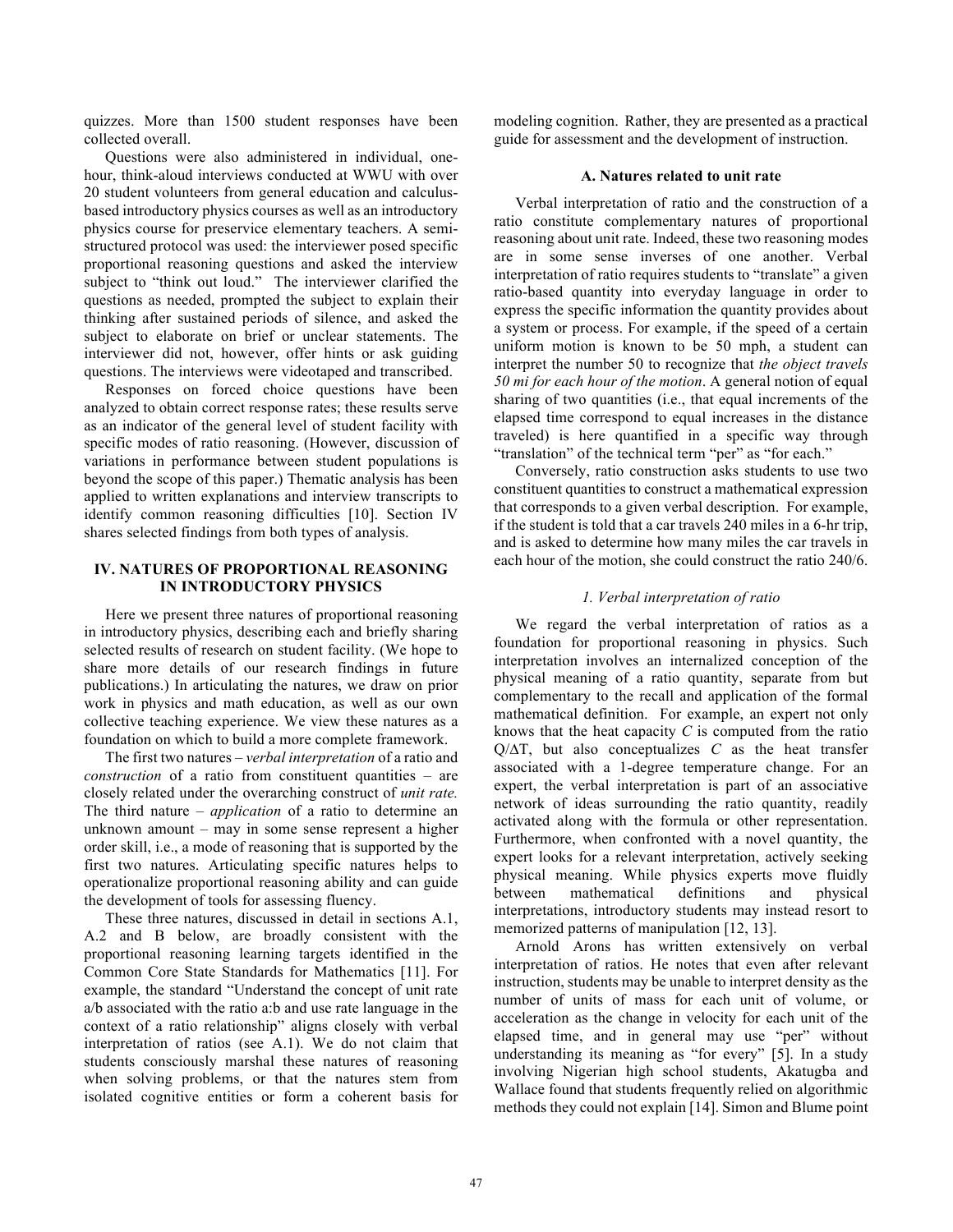out that students presented with a ratio quantity often fail to recognize it as derived from measurement [15]. For example, when asked to interpret a road sign "6% grade," students explained that truck drivers might assign this number to a hill in much the same way that a subjective, numerical rating is assigned to a river rapid by expert kayakers. The students did not seem to recognize that the grade refers to the number of feet of change in elevation for each 100 feet of distance along the road – or even that the numerical value does in fact have a specific meaning which can (and should) be sought.

We have used a variety of written questions to probe student ability to interpret ratios in physics contexts. On one such question, the *Porsche question,* students are told "On its website, Porsche states *'Maximum: 21 mph per second'* in the technical specifications for a particular model" and are asked to "Describe the information this statement provides about the car, and explain the meaning of the word 'per' in this situation." This task has been administered in written form in introductory calculus-based mechanics courses at multiple institutions. Many students had difficulty interpreting "per second" as "in each second." (We note that many students struggled to distinguish velocity and acceleration, but do not discuss such difficulties here.) Some students recognized that the term per signals a relationship between two quantities, but did not articulate the essential aspect of proportion: *"The overall per second parameter . .* 

*. is a time interval in which the car completed its task or whatever is being tested. 'Per' specifically relates the car's performance to time in this situation."* This response seems to identify 21 as a change that occurs over time, but not as the change that occurs in a *unit time*. The specific interpretation of the numerical value, that each second corresponds to a change in velocity of 21 mph, has not been explicitly articulated, and may not have been internalized.

We have also administered questions that ask students to interpret non-standard ratios. For example, the *Inverse g* question asks students to interpret the ratio quantity  $0.1 \text{ s}^2/\text{m}$ , used to describe the motion of a falling object. The quantity 0.1 is "non-standard" in that it is not a named quantity, and appears rarely if ever in physics text books. (Indeed, it is the inverse of the acceleration ratio featured in the Porsche question.) Although it does not have a common name, 0.1 can be interpreted as the number of seconds required for each 1 m/s change in the falling object's velocity. We have posed this question in informal settings to physics faculty and graduate students. While they tend to express surprise or puzzlement initially, they generally arrive at a correct interpretation, often using units as a guide to their reasoning (i.e., experts often recognize that  $0.1 \text{ s}^2/\text{m}$  can be recast as 0.1 s per m/s). In contrast, we have found the Inverse g question to be very challenging for introductory students, with only around 10% giving a correct interpretation at the end of a calculus-based mechanics course. While perhaps not surprising, this result suggests that the reasoning needed to interpret an unfamiliar ratio in context may not be readily accessible for many students.

### *2. Construction of ratio*

We have administered a variety of tasks to probe the ability of students to construct a ratio that corresponds to a given verbal description. These tasks are, in a sense, the mirror image of the Porsche question presented above. Consider, for example, the *Bobbing block question*. This task involves a block suspended by a spring that bobs up and down in a repeating motion. Students are told that B bobs occur in 10 seconds, and are asked to write an expression for the number of seconds required for a single bob, and to explain their reasoning. We expected students to produce the expression 10/B. When given to over 500 students in multiple sections of general education introductory physics at WWU, and over 500 additional students in calculus-based mechanics at Rutgers University, between 45% to 60% of responses included the correct expression 10/B. Nearly all remaining responses gave the inverse of this expression (i.e., B/10). Thus, while most students recognized that the correct response involves a ratio (rather than a difference or product), many seemed to have difficulty constructing the ratio that matches the given verbal description.

One general education physics student who gave the B/10 response seemed to be answering a question different than the one asked: *"The number of bobs in 10 sec is B, B divided by 10 would give you bobs per a second."* Rather than the period, this response is consistent with the frequency of the periodic motion. Another student explicitly acknowledged the period as the desired quantity, but still arrived at the incorrect answer B/10: *"To find the time it takes for a bob we have to divide the number of bobs B by 10 seconds."*

To explore student thinking in more depth, we have used tasks like the Bobbing block question in individual, thinkaloud interviews. In this setting, which allows for follow up questions to probe whether difficulties are surface level, associated with careful reading of text and interpretation of wording, or deeper level, associated with underlying reasoning, we have found that some students struggle in a sustained way to distinguish the expressions B/10 and 10/B, despite repeated prompts to ensure that the question was being interpreted as intended. In the interviews, some students exhibited an intuitive tendency to focus on rates of change with respect to time, rather than the alternative ratio construction (i.e., the time required for one repetition).

We have administered a variety of additional tasks that require students to construct a ratio from given measurements in order to match a desired interpretation. Results are similar to those from the Bobbing block question: many students provide the inverse of the expected ratio. Questions involving an unfamiliar target ratio (i.e., the volume of a homogeneous material required to make one unit of mass) tend to pose greater difficulty than more familiar ratios (the mass for each unit of volume). Although more prevalent among general education physics students, even calculus-based students exhibit difficulties of this type.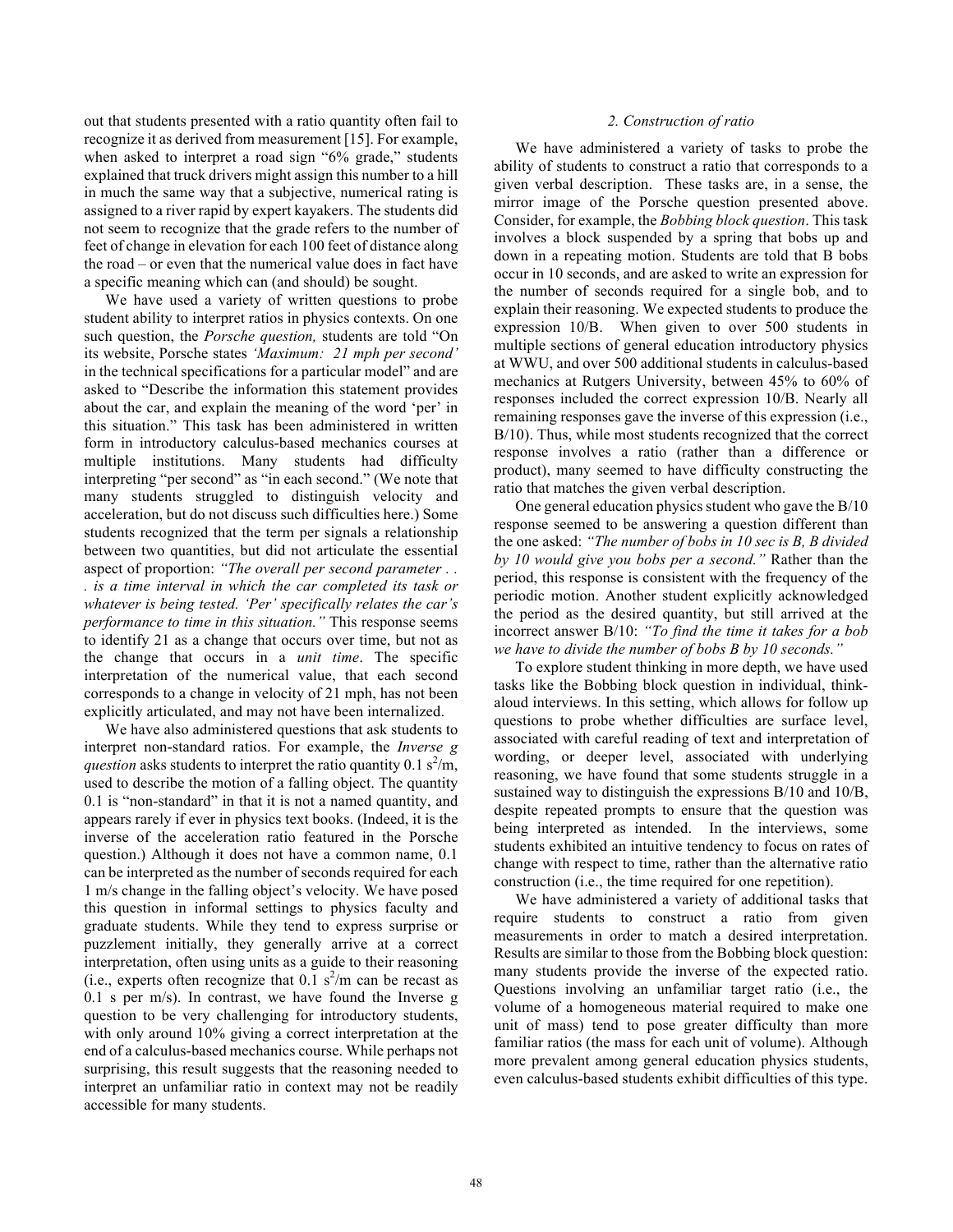#### **B. Application of ratio**

A ratio that characterizes a system or process allows quantitative predictions to be made about cases not yet observed. For example, the value of electrical resistance expresses an invariant relationship between changes in the current and voltage for a linear resistor – in which a quantity of Ohms is the number of volts needed for each amp of current. Knowledge of the resistance then allows a prediction of the current that will result from any applied voltage.

Applying a known ratio in this way involves essentially the same *procedural* skill as constructing a ratio: the equation  $I = V/R$  can be used to find the current from a measured voltage, or can be rearranged to find the resistance, given measurements of the voltage and current. Here, however, we treat *application* and *construction* of ratio as separate natures of proportional reasoning. Indeed, the form of quantitative reasoning that underlies applying a ratio is distinct from that underlying constructing a ratio. When dividing two quantities to form a ratio, we can imagine splitting the numerator quantity into equal-sized pieces, a

rationale referred to as *partitive division*. When division is used to *apply* a ratio, however, one seeks to segment some total in units of size specified by the ratio, a conceptualization referred to as *quotative division* [16].

The *application* nature of proportional reasoning is ubiquitous in introductory physics; examples include the use of density to find mass and the use of velocity to find displacement. To examine student ability to apply ratios, we have developed tasks that differ in contextual features, but can all be solved with quotative reasoning. Two such tasks are shown in Fig. 1. The *Traxolene question* (Fig. 1.a) involves a typical introductory physics context, but a nonstandard ratio (i.e.,  $cm^3/g$  rather  $g/cm^3$ ). The *Olive* oil question involves an "everyday context." When administered to over 500 students in calculus-based mechanics at Rutgers University, correct response rates were comparable: 66% on Traxolene and 61% on Olive oil. These results suggest that some university physics students have difficulty applying a known ratio to find an unknown amount, perhaps particularly if the ratio is unfamiliar.

# **a. Traxolene question:** You are part of a team that has invented a high-tech material called "traxolene." Each gram of traxolene has a volume of 2.2 cubic centimeters. For an experiment, you are working with a piece of traxolene that has a volume of *V* cubic centimeters*.* To figure out the mass of this piece of traxolene (in grams), you should: a. divide  $V/2.2$  b. divide  $2.2/V$  c. multiply  $V\simeq 2.2$  d. none of these **b. Olive oil question:** You go to the farmer's market to buy olive oil. When you arrive you realize that you have only one dollar in your pocket. The clerk sells you 0.26 pints of olive oil for one dollar. You plan next week to buy *P* pints of olive oil. To figure out how much this will cost (in dollars), you should: a. divide  $P/0.26$  b. divide  $0.26/P$  c. multiply  $P\bullet 0.26$  d. none of these

FIG. 1. Questions designed to assess student facility with application of ratio.

#### **V. CONCLUSIONS**

During a yearlong introductory physics course, students encounter many ratio and product quantities. Lack of facility with ratios may push students toward rote use of formulas, unable to apply proportional reasoning to guide sense making. We are developing a set of natures of proportional reasoning to delineate the specific ways that experts reason with ratios in introductory physics contexts. This paper presents three such natures: *verbal interpretation of a ratio, construction of a ratios,* and *application of a ratio.* We expect these will form the core of a more comprehensive set.

Prior work led to development of a validated framework for the natures of negativity in introductory physics. This framework provides a comprehensive road map for the reasoning sub-domain involving the interpretation of signs and signed quantities in introductory physics contexts. Such

a map, in turn, serves as a practical guide for the development of assessment questions that can reliably track student progress and evaluate the effectiveness of instruction. We are currently using the framework for the natures of negativity to help us develop a *Physics Inventory of Quantitative Literacy (PIQL),* which includes assessment questions for student facility with negativity. Our goal is to develop the *PIQL* into a valid, reliable, and easy to use assessment of mathematization in physics more broadly [17]. A validated framework for proportional reasoning will contribute to this effort.

### **ACKNOWLEDGMENTS**

The authors gratefully acknowledge the valuable comments of three anonymous reviewers and support from NSF (DUE-1832836, DUE-1833050, DUE-1832880).